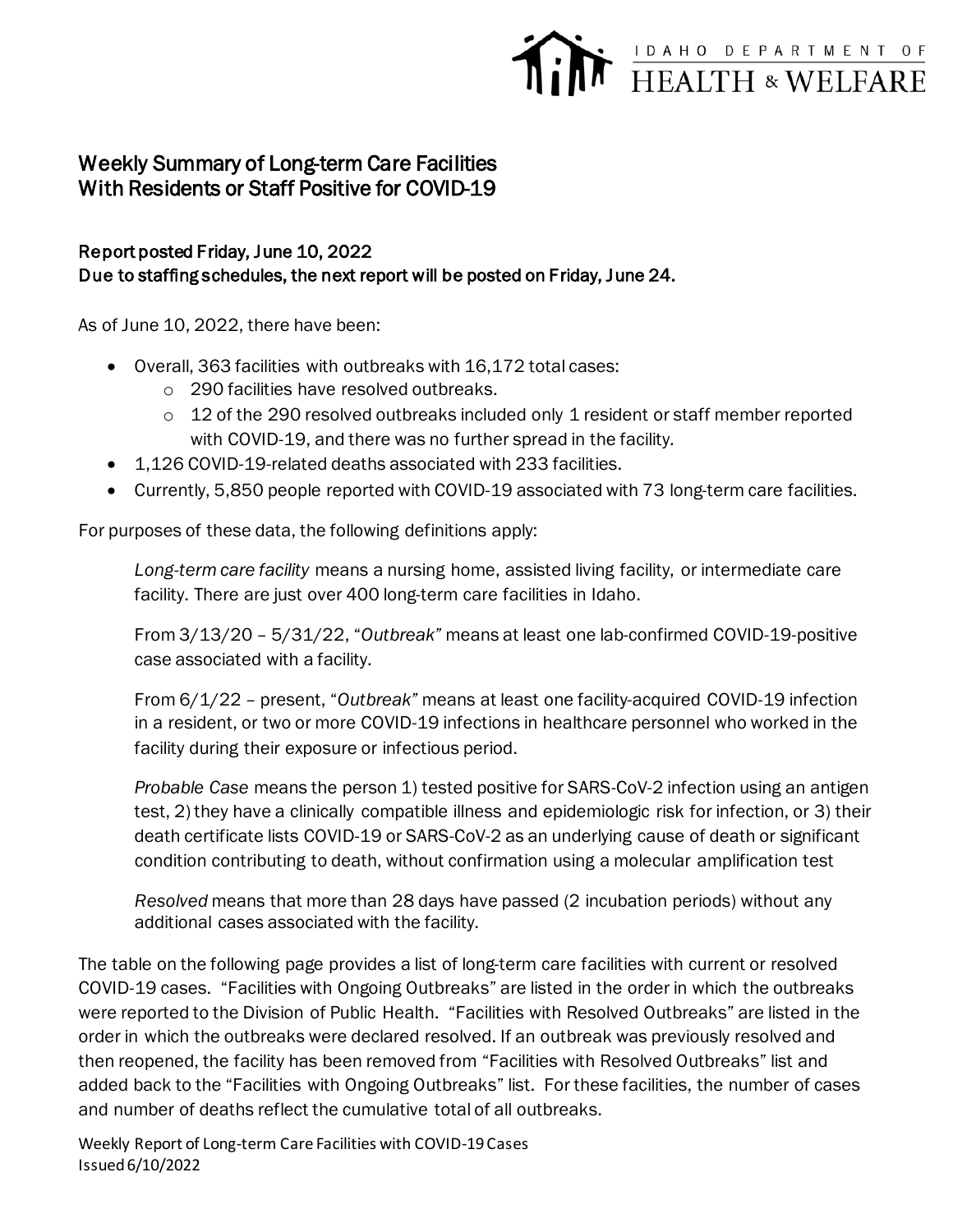

## Long-term Care Facilities with Current or Resolved COVID-19 Cases

| $\#$           | <b>Facility Name</b>                           | City                                     | County            | Number of<br>Lab-<br>Confirmed<br>and/or<br>Probable<br>Cases<br>Among<br><b>Residents</b><br>and Staff | Number<br>of Deaths |
|----------------|------------------------------------------------|------------------------------------------|-------------------|---------------------------------------------------------------------------------------------------------|---------------------|
|                |                                                | <b>Facilities with Ongoing Outbreaks</b> |                   |                                                                                                         |                     |
| $\mathbf{1}$   | State Veterans Home - Boise                    | <b>Boise</b>                             | Ada               | 218                                                                                                     | 14                  |
| $\overline{2}$ | <b>Terraces of Boise</b>                       | <b>Boise</b>                             | Ada               | 135                                                                                                     | $\overline{4}$      |
| 3              | Arbor Valley of Cascadia                       | <b>Boise</b>                             | Ada               | 117                                                                                                     | 4                   |
| 4              | LaCrosse Health & Rehab                        | Coeur<br>d'Alene                         | Kootenai          | 158                                                                                                     | 17                  |
| 5              | MorningStar Memory Care at<br>Englefield Green | <b>Boise</b>                             | Ada               | 71                                                                                                      | 4                   |
| 6              | <b>Overland Court Senior Living</b>            | <b>Boise</b>                             | Ada               | 90                                                                                                      | 10                  |
| $\overline{7}$ | Arbor Village at Hillcrest                     | <b>Boise</b>                             | Ada               | 81                                                                                                      | $\overline{2}$      |
| 8              | Bridgeview Estates -<br><b>Skilled Nursing</b> | <b>Twin Falls</b>                        | <b>Twin Falls</b> | 102                                                                                                     | 15                  |
| 9              | <b>Desert View Care</b>                        | <b>Buhl</b>                              | <b>Twin Falls</b> | 76                                                                                                      | 3                   |
| 10             | Shaw Mountain of Cascadia                      | <b>Boise</b>                             | Ada               | 143                                                                                                     | 9                   |
| 11             | Grace Assisted Living - Fairview Lakes         | Meridian                                 | Ada               | 104                                                                                                     | 11                  |
| 12             | Good Samaritan Society - Moscow<br>Village     | <b>Moscow</b>                            | Latah             | 84                                                                                                      | $\overline{4}$      |
| 13             | Grace Memory Care                              | <b>Boise</b>                             | Ada               | 47                                                                                                      | 4                   |
| 14             | State Veterans Home - Pocatello                | Pocatello                                | <b>Bannock</b>    | 108                                                                                                     | $\overline{7}$      |
| 15             | Garden at Orchard Ridge                        | Coeur<br>d'Alene                         | Kootenai          | 107                                                                                                     | $\overline{7}$      |
| 16             | Royal Plaza - Lewiston                         | Lewiston                                 | Nez Perce         | 106                                                                                                     | 3                   |
| 17             | <b>Bingham Memorial Skilled Nursing</b>        | <b>Blackfoot</b>                         | <b>Bingham</b>    | 75                                                                                                      | $\overline{2}$      |
| 18             | Canyon West of Cascadia                        | Caldwell                                 | Canyon            | 163                                                                                                     | 13                  |
| 19             | Life Care of Treasure Valley                   | <b>Boise</b>                             | Ada               | 145                                                                                                     | 10                  |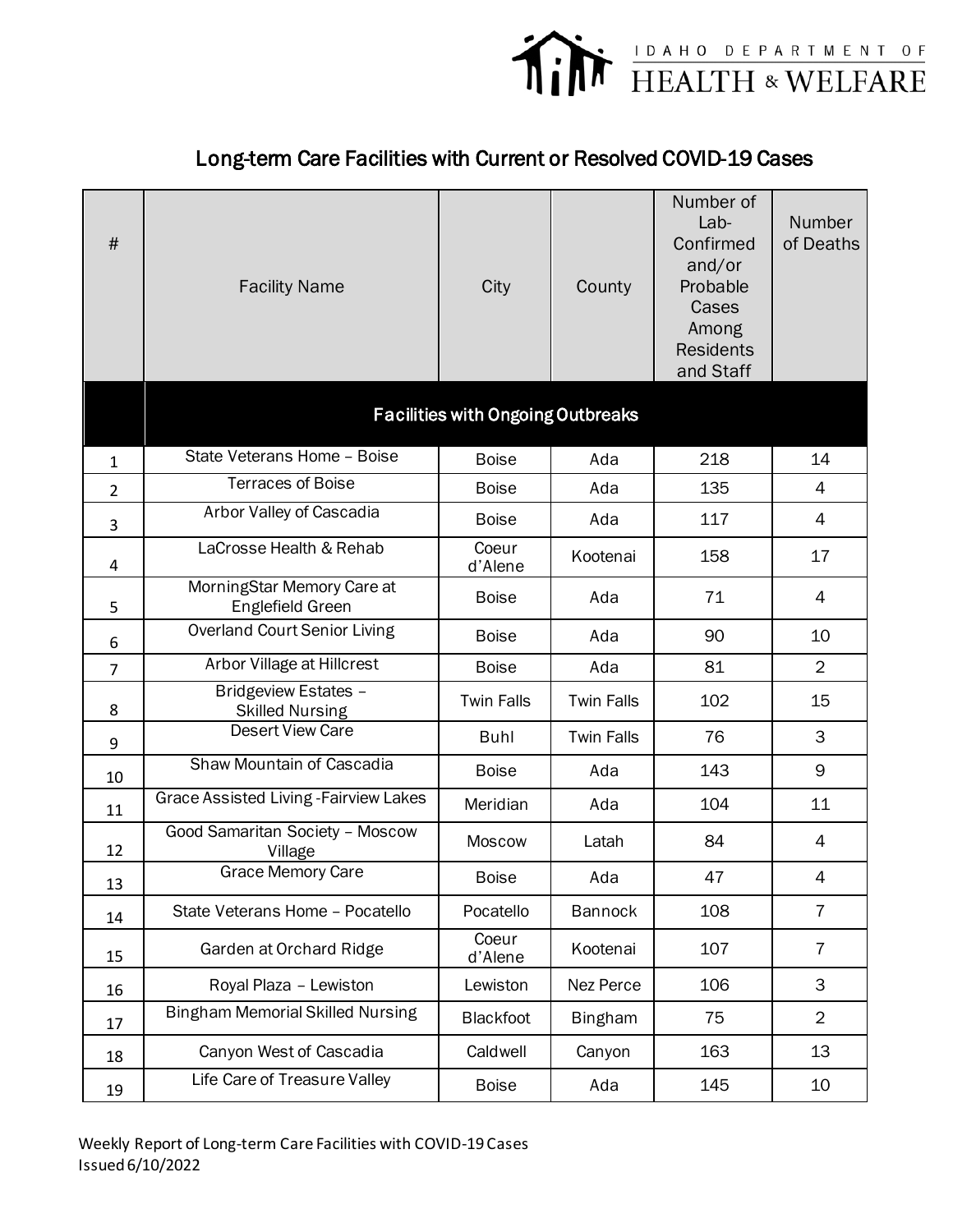

| #  | <b>Facility Name</b>                                     | City               | County            | Number of<br>Lab-<br>Confirmed<br>and/or<br>Probable<br>Cases<br>Among<br><b>Residents</b><br>and Staff | Number<br>of Deaths |
|----|----------------------------------------------------------|--------------------|-------------------|---------------------------------------------------------------------------------------------------------|---------------------|
| 20 | St Luke's Elmore Long Term Care                          | Mountain<br>Home   | Elmore            | 11                                                                                                      | 0                   |
| 21 | <b>Caldwell Care of Cascadia</b>                         | Caldwell           | Canyon            | 149                                                                                                     | 17                  |
| 22 | <b>Brookside Landing</b>                                 | Orofino            | Clearwater        | 59                                                                                                      | $\overline{2}$      |
| 23 | Grace Assisted Living at State St.                       | <b>Boise</b>       | Ada               | 85                                                                                                      | 5                   |
| 24 | <b>Bear Lake Manor</b>                                   | Montpelier         | <b>Bear Lake</b>  | 49                                                                                                      | 3                   |
| 25 | Independence Home                                        | Pocatello          | <b>Bannock</b>    | 12                                                                                                      | 0                   |
| 26 | <b>Canyons Retirement Community</b>                      | <b>Twin Falls</b>  | <b>Twin Falls</b> | 77                                                                                                      | 12                  |
| 27 | Courtyard at Coeur d'Alene                               | Coeur<br>d'Alene   | Kootenai          | 61                                                                                                      | 8                   |
| 28 | Mountain Valley of Cascadia                              | Kellogg            | Shoshone          | 98                                                                                                      | 15                  |
| 29 | Renaissance at Coeur d'Alene                             | Coeur<br>d'Alene   | Kootenai          | 67                                                                                                      | 1                   |
| 30 | <b>Teton Post-Acute Care and Rehab</b>                   | <b>Idaho Falls</b> | <b>Bonneville</b> | 78                                                                                                      | $\mathbf 1$         |
| 31 | Ashley Manor - Cory Lane (formerly<br>AarenBrooke Place) | <b>Boise</b>       | Ada               | 53                                                                                                      | 3                   |
| 32 | Cascadia of Boise                                        | <b>Boise</b>       | Ada               | 134                                                                                                     | 11                  |
| 33 | <b>Edgewood Castle Hills</b>                             | <b>Boise</b>       | Ada               | 52                                                                                                      | 1                   |
| 34 | <b>Creekside Transitional Care</b>                       | Meridian           | Ada               | 182                                                                                                     | 16                  |
| 35 | Country Living Retirement of<br>Mountain Home            | Mountain<br>Home   | Elmore            | 80                                                                                                      | $\mathbf 1$         |
| 36 | <b>Paramount Parks</b>                                   | Eagle              | Ada               | 52                                                                                                      | 4                   |
| 37 | Ashley Manor - Cloverdale                                | <b>Boise</b>       | Ada               | 20                                                                                                      | $\mathbf 1$         |
| 38 | <b>Riverview Rehabilitation</b>                          | <b>Boise</b>       | Ada               | 50                                                                                                      | $\overline{2}$      |
| 39 | Grace Assisted Living at Englefield<br>Green             | <b>Boise</b>       | Ada               | 72                                                                                                      | 3                   |
| 40 | <b>Serenity Transitional Care</b>                        | <b>Twin Falls</b>  | <b>Twin Falls</b> | 95                                                                                                      | $\mathbf 1$         |
| 41 | <b>Brookdale Twin Falls</b>                              | <b>Twin Falls</b>  | <b>Twin Falls</b> | 63                                                                                                      | 3                   |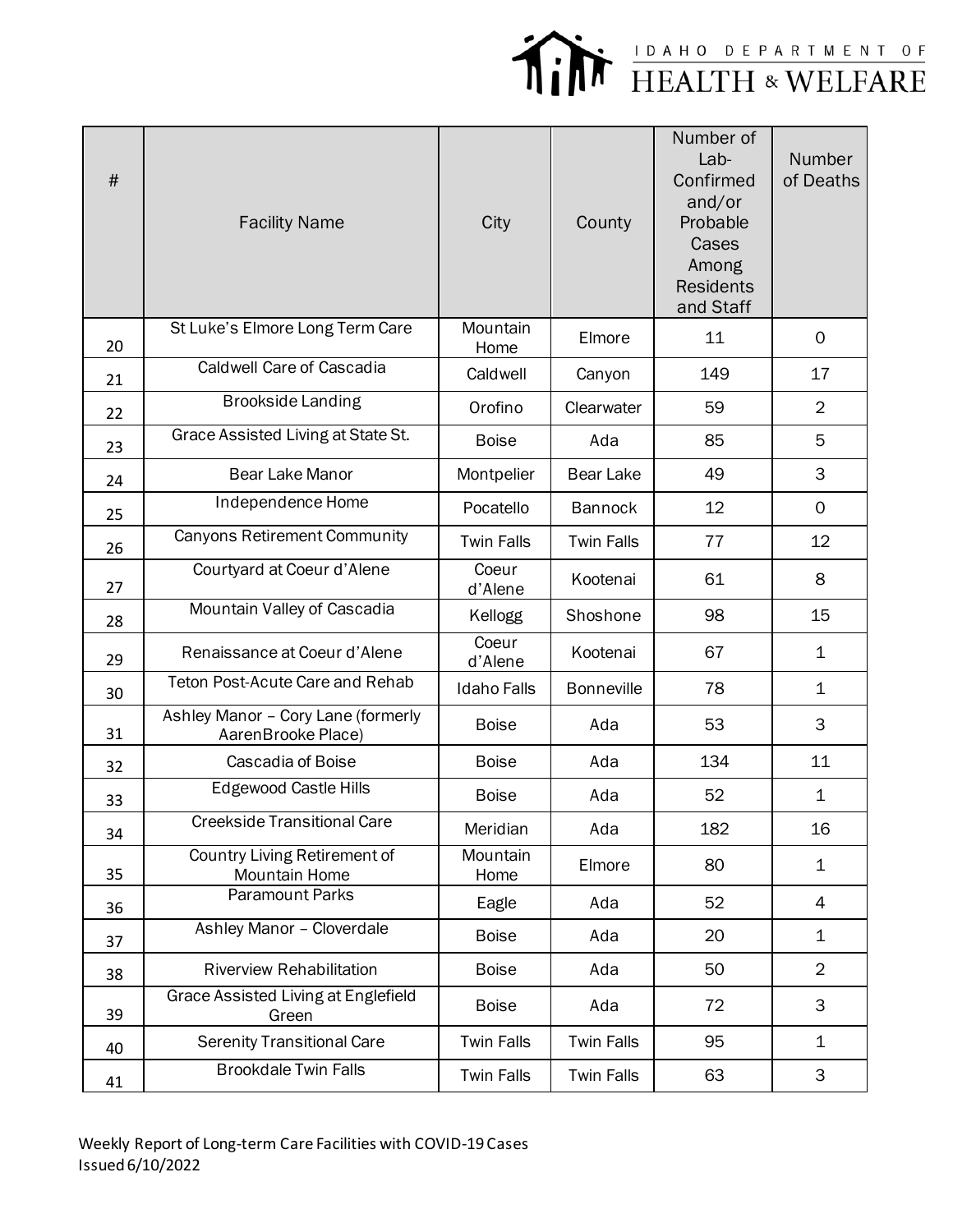

| $\#$ | <b>Facility Name</b>                                   | City             | County         | Number of<br>Lab-<br>Confirmed<br>and/or<br>Probable<br>Cases<br>Among<br><b>Residents</b><br>and Staff | Number<br>of Deaths |
|------|--------------------------------------------------------|------------------|----------------|---------------------------------------------------------------------------------------------------------|---------------------|
| 42   | Diamond Peak of Shelley                                | Shelley          | <b>Bingham</b> | 17                                                                                                      | 0                   |
| 43   | <b>Brookdale Pocatello</b>                             | Pocatello        | <b>Bannock</b> | 104                                                                                                     | 6                   |
| 44   | Franklin County Transitional Care                      | Preston          | Franklin       | 67                                                                                                      | $\overline{2}$      |
| 45   | Grace at Chubbuck                                      | Chubbuck         | <b>Bannock</b> | 38                                                                                                      | $\mathbf 1$         |
| 46   | <b>Bristol Heights Assisted Living</b>                 | Coeur<br>d'Alene | Kootenai       | 43                                                                                                      | 3                   |
| 47   | Good Samaritan Society - Silver Wood<br>Village        | Silverton        | Shoshone       | 64                                                                                                      | 5                   |
| 48   | Karcher Post-acute Rehab                               | Nampa            | Canyon         | 102                                                                                                     | $\mathbf 1$         |
| 49   | Discovery Rehab and Living                             | Salmon           | Lemhi          | 43                                                                                                      | $\mathsf{O}$        |
| 50   | Homestead Assisted Living Rexburg                      | Rexburg          | Madison        | 115                                                                                                     | 12                  |
| 51   | Life Care of Post Falls                                | Post Falls       | Kootenai       | 73                                                                                                      | 6                   |
| 52   | Countryside Care and Rehab                             | Rupert           | Minidoka       | 79                                                                                                      | 9                   |
| 53   | <b>Meadowlark Homes</b>                                | Grangeville      | Idaho          | 30                                                                                                      | 0                   |
| 54   | Touchmark - Elkhorn Lodge                              | Meridian         | Ada            | 42                                                                                                      | $\mathsf{O}$        |
| 55   | St. Luke's - Elks Sub Acute Rehab                      | <b>Boise</b>     | Ada            | 36                                                                                                      | $\mathsf{O}\xspace$ |
| 56   | Veranda Senior Living - Barber<br><b>Station</b>       | <b>Boise</b>     | Ada            | 43                                                                                                      | 6                   |
| 57   | BrightStar Care Homes - Taft                           | <b>Boise</b>     | Ada            | 11                                                                                                      | 1                   |
| 58   | Edgewood Spring Creek Eagle Island                     | Eagle            | Ada            | 93                                                                                                      | $\overline{7}$      |
| 59   | Meridian Meadows Assisted Living                       | Meridian         | Ada            | 36                                                                                                      | $\mathsf{O}$        |
| 60   | <b>Aspen Valley Senior Living</b>                      | <b>Boise</b>     | Ada            | 50                                                                                                      | $\overline{2}$      |
| 61   | Garden Plaza of Valley View - Bridge<br>at Valley View | <b>Boise</b>     | Ada            | 67                                                                                                      | 4                   |
| 62   | <b>BrightStar Care Homes Summerset</b>                 | <b>Boise</b>     | Ada            | 5                                                                                                       | 0                   |
| 63   | Touchmark at Meadow Lake Village                       | Meridian         | Ada            | 179                                                                                                     | 10                  |
| 64   | Park Center Assisted Living                            | <b>Boise</b>     | Ada            | $\overline{c}$                                                                                          | 0                   |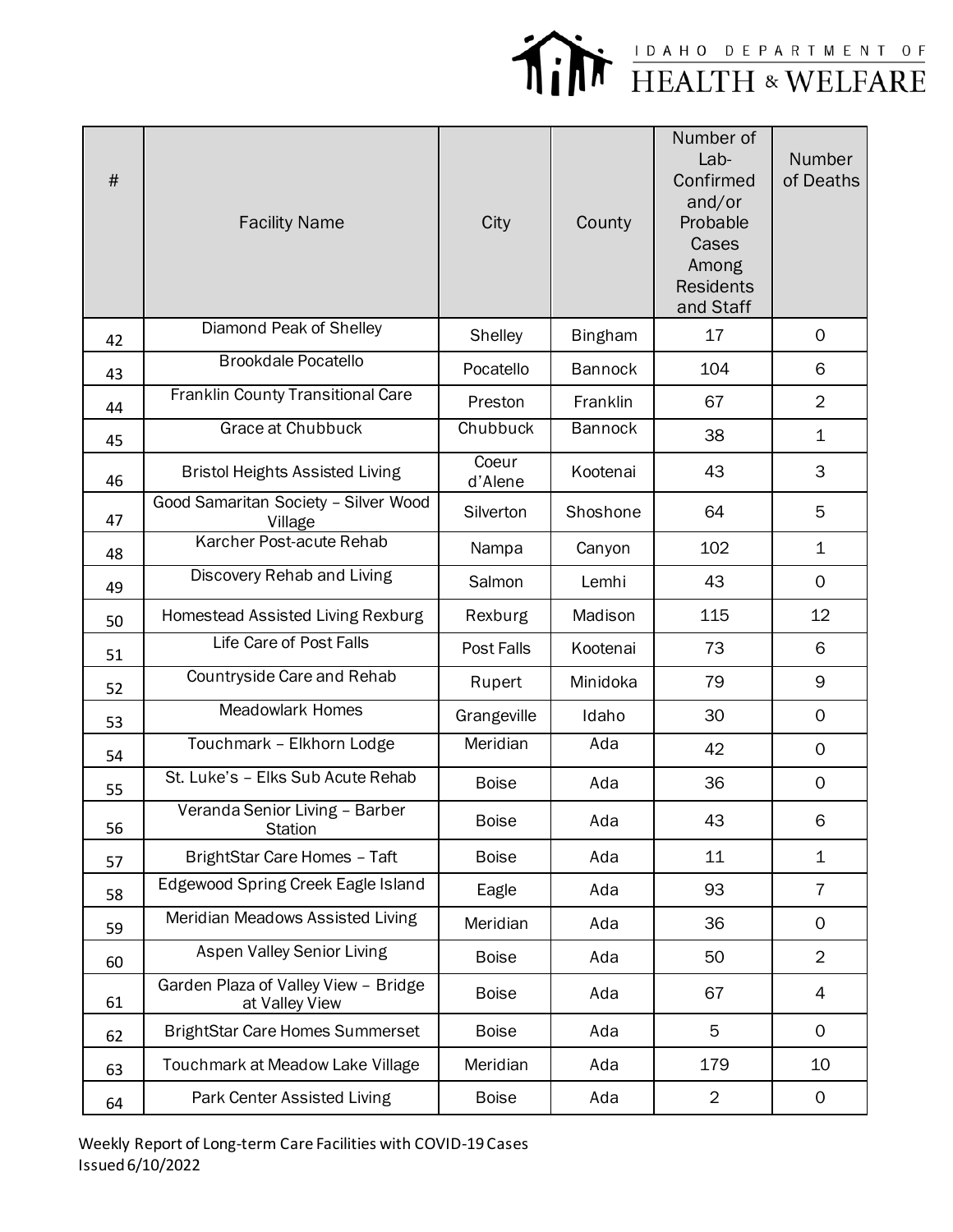

| #              | <b>Facility Name</b>                             | City                                      | County            | Number of<br>Lab-<br>Confirmed<br>and/or<br>Probable<br>Cases<br>Among<br><b>Residents</b><br>and Staff | Number<br>of Deaths |
|----------------|--------------------------------------------------|-------------------------------------------|-------------------|---------------------------------------------------------------------------------------------------------|---------------------|
| 65             | Veranda Senior Living - Paramount                | Meridian                                  | Ada               | 59                                                                                                      | 1                   |
| 66             | Southwest Idaho Treatment Center                 | Nampa                                     | Canyon            | 97                                                                                                      | 0                   |
| 67             | Sunny Ridge                                      | Nampa                                     | Canyon            | 92                                                                                                      | 5                   |
| 68             | Creekside Inn Assisted Living                    | Coeur d'<br>Alene                         | Kootenai          | 59                                                                                                      | 4                   |
| 69             | Life Care Center of Coeur d'Alene                | Coeur<br>d'Alene                          | Kootenai          | 130                                                                                                     | 5                   |
| 70             | Valley Vista Care - Sandpoint                    | Sandpoint                                 | <b>Bonner</b>     | 128                                                                                                     | 11                  |
| 71             | Ashley Manor - Lincoln                           | Jerome                                    | Jerome            | 23                                                                                                      | $\mathbf 1$         |
| 72             | <b>Syringa Chalet Nursing Facility</b>           | <b>Blackfoot</b>                          | <b>Bingham</b>    | 71                                                                                                      | 0                   |
| 73             | <b>Brookdale Chubbuck</b>                        | Chubbuck                                  | <b>Bannock</b>    | 123                                                                                                     | 9                   |
|                |                                                  | <b>Facilities with Resolved Outbreaks</b> |                   |                                                                                                         |                     |
| $\mathbf{1}$   | Harmony Place                                    | <b>Twin Falls</b>                         | <b>Twin Falls</b> | 5                                                                                                       | $\mathbf 0$         |
| $\overline{2}$ | Family Life, Nampa                               | Nampa                                     | Canyon            | 4                                                                                                       | $\mathbf 0$         |
| 3              | Autumn Cove                                      | <b>Star</b>                               | Ada               | 5                                                                                                       | $\mathbf 1$         |
| 4              | <b>Harbor Assisted Living</b>                    | Nampa                                     | Canyon            | $\overline{c}$                                                                                          | 1                   |
| 5              | Ivy Place & Amber Lane                           | <b>Boise</b>                              | Ada               | $\mathbf{1}$                                                                                            | 1                   |
| 6              | Ashley Manor - Eagle House #2                    | Eagle                                     | Ada               | $\mathbf{1}$                                                                                            | $\mathbf 0$         |
| $\overline{7}$ | Meadows Assisted Living Center                   | Salmon                                    | Lemhi             | $\mathbf 1$                                                                                             | 0                   |
| 8              | <b>Aging Gracefully</b>                          | Nampa                                     | Canyon            | 10                                                                                                      | 1                   |
| 9              | Communicare #6 Weiser                            | Weiser                                    | Washington        | 26                                                                                                      | $\overline{2}$      |
| 10             | <b>Indianhead Estates</b>                        | Weiser                                    | Washington        | $\overline{7}$                                                                                          | $\mathbf 0$         |
| 11             | Desano Place Assisted Living                     | Gooding                                   | Gooding           | 13                                                                                                      | 1                   |
| 12             | <b>Overland Court Generations Memory</b><br>Care | <b>Boise</b>                              | Ada               | 31                                                                                                      | 3                   |
| 13             | <b>Cottages of Nampa</b>                         | Nampa                                     | Canyon            | 12                                                                                                      | $\mathsf{O}$        |
| 14             | Seven Oaks Community Home - Larri<br>Lee         | Post Falls                                | Kootenai          | 8                                                                                                       | $\mathsf{O}$        |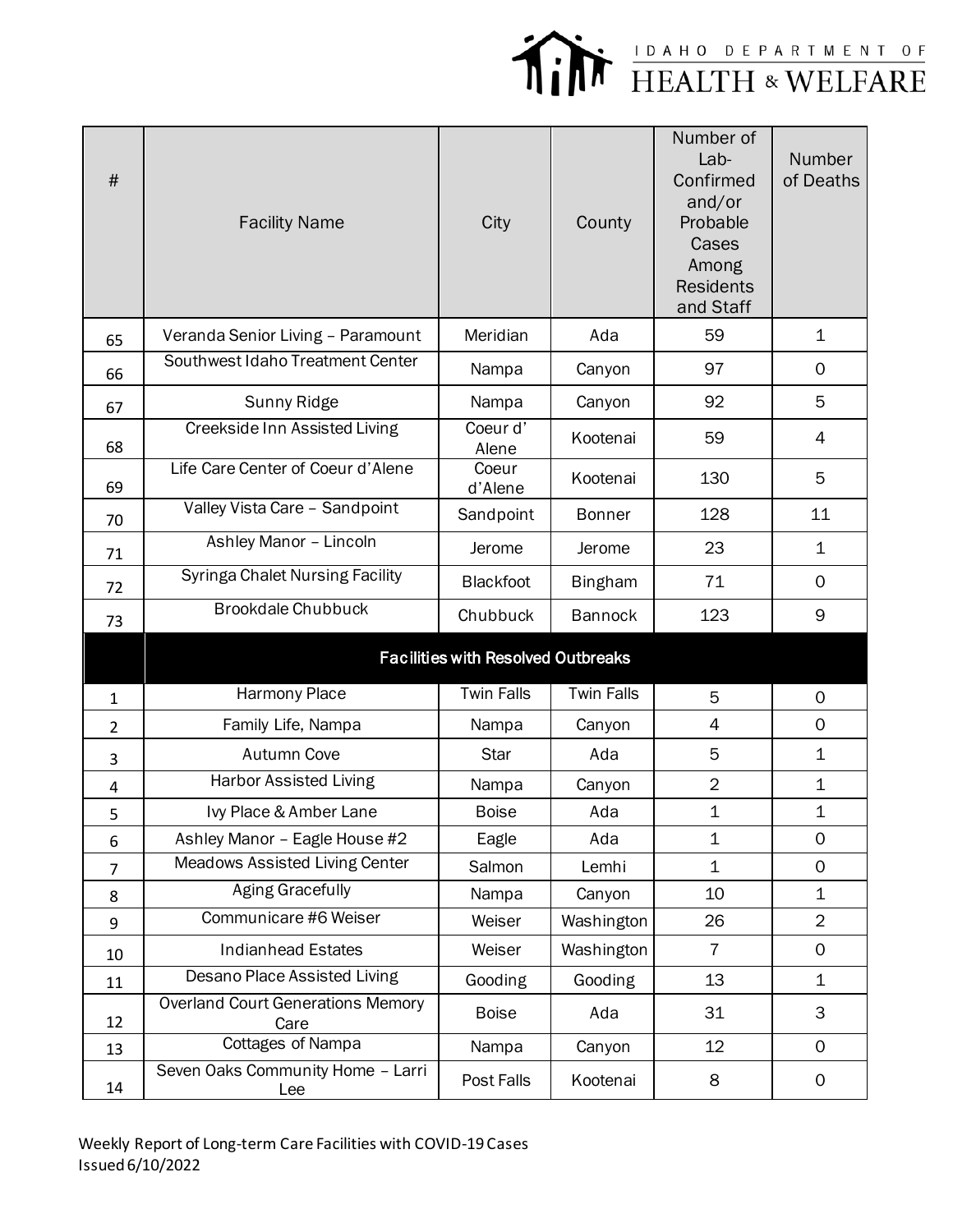

| #  | <b>Facility Name</b>                                  | City                   | County             | Number of<br>Lab-<br>Confirmed<br>and/or<br>Probable<br>Cases<br>Among<br><b>Residents</b><br>and Staff | Number<br>of Deaths |
|----|-------------------------------------------------------|------------------------|--------------------|---------------------------------------------------------------------------------------------------------|---------------------|
| 15 | Seven Oaks Community Home -<br>Stephanie              | Post Falls             | Kootenai           | 3                                                                                                       | 0                   |
| 16 | Seven Oaks Community Home - Tybalt                    | Post Falls             | Kootenai           | 13                                                                                                      | $\mathsf{O}$        |
| 17 | Diamond Peak Health Care of Challis                   | Challis                | Custer             | 18                                                                                                      | $\mathbf 1$         |
| 18 | Diamond Peak of Burley                                | <b>Burley</b>          | Cassia             | 5                                                                                                       | $\mathsf{O}$        |
| 19 | <b>Hillcrest Home</b>                                 | <b>Twin Falls</b>      | <b>Twin Falls</b>  | $\mathbf 1$                                                                                             | $\mathsf{O}$        |
| 20 | Vista Assisted Living (now Etosha<br>Assisted Living) | Rupert                 | Minidoka           | 20                                                                                                      | $\mathbf 1$         |
| 21 | Silvercreek Assisted Living                           | Hailey                 | <b>Blaine</b>      | 9                                                                                                       | $\mathsf{O}$        |
| 22 | Clear Creek Home                                      | <b>Twin Falls</b>      | <b>Twin Falls</b>  | 15                                                                                                      | $\mathbf 0$         |
| 23 | <b>River Rock Assisted Living</b>                     | <b>Buhl</b>            | <b>Twin Falls</b>  | 28                                                                                                      | 4                   |
| 24 | <b>Streamside Assisted Living</b>                     | Nampa                  | Canyon             | 33                                                                                                      | 3                   |
| 25 | Peterson Place Assisted Living                        | Hayden                 | Kootenai           | 15                                                                                                      | $\mathsf{O}$        |
| 26 | <b>Willow Place Assisted Living</b>                   | <b>Twin Falls</b>      | <b>Twin Falls</b>  | 3                                                                                                       | $\mathsf{O}$        |
| 27 | Cenoma House                                          | <b>Twin Falls</b>      | <b>Twin Falls</b>  | $\mathbf 1$                                                                                             | $\mathbf 1$         |
| 28 | Alpine Manor                                          | Kimberly               | <b>Twin Falls</b>  | 15                                                                                                      | 0                   |
| 29 | Ashley Manor - Hawthorne                              | Chubbuck               | <b>Bannock</b>     | 9                                                                                                       | $\overline{2}$      |
| 30 | Ashley Manor - Cedar                                  | Pocatello              | <b>Bannock</b>     | 5                                                                                                       | $\mathsf{O}\xspace$ |
| 31 | Independent Living Services Freedom                   | <b>Boise</b>           | Ada                | $\overline{4}$                                                                                          | $\mathsf{O}\xspace$ |
| 32 | Communicare #1 Gem                                    | Nampa                  | Canyon             | 3                                                                                                       | $\mathsf{O}\xspace$ |
| 33 | <b>Crystal Creek Assisted Living</b>                  | Ammon                  | <b>Bonneville</b>  | 3                                                                                                       | 0                   |
| 34 | Campus View Home                                      | <b>Twin Falls</b>      | <b>Twin Falls</b>  | 6                                                                                                       | $\mathsf{O}$        |
| 35 | Pleasant Valley Shelter Home                          | Lewiston               | Nez Perce          | 12                                                                                                      | $\mathbf 1$         |
| 36 | <b>Hettinger Living Center</b>                        | <b>Boise</b>           | Ada                | 5                                                                                                       | $\mathbf 0$         |
| 37 | <b>Basil Celany Living Center</b>                     | <b>Boise</b>           | Ada                | $\overline{7}$                                                                                          | $\mathsf{O}$        |
| 38 | New Beginnings Community Living                       | <b>Bonneville</b>      | <b>Idaho Falls</b> | 21                                                                                                      | $\mathsf{O}$        |
| 39 | Diamond Peak of Gooding                               | Gooding                | Gooding            | 3                                                                                                       | $\mathsf{O}$        |
| 40 | Antelope Creek Living Center                          | Darlington             | <b>Butte</b>       | 11                                                                                                      | $\mathsf{O}$        |
| 41 | <b>Caribou Memorial Living Center</b>                 | Soda<br><b>Springs</b> | Caribou            | 26                                                                                                      | 4                   |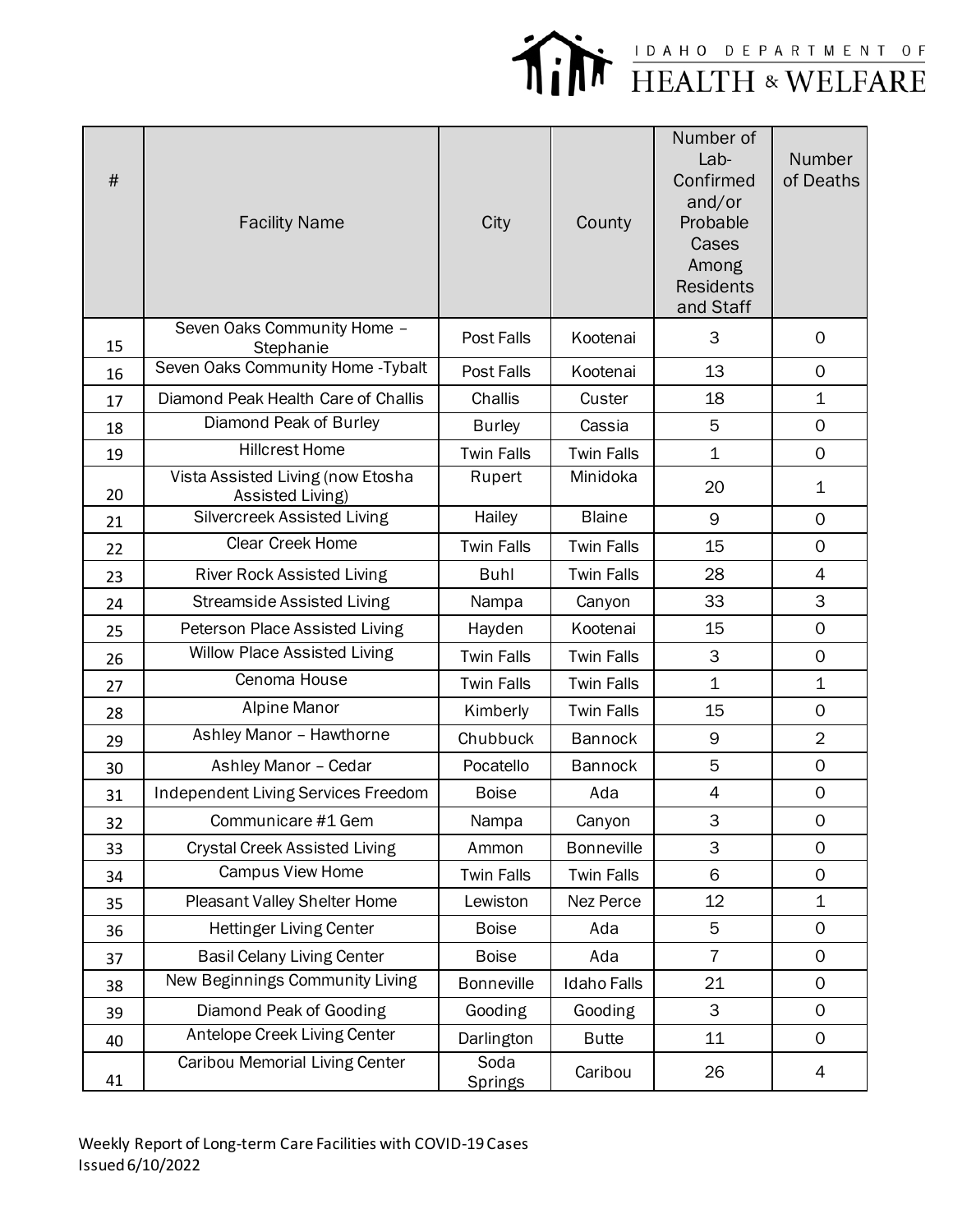

| #  | <b>Facility Name</b>                       | City              | County            | Number of<br>Lab-<br>Confirmed<br>and/or<br>Probable<br>Cases<br>Among<br><b>Residents</b><br>and Staff | Number<br>of Deaths |
|----|--------------------------------------------|-------------------|-------------------|---------------------------------------------------------------------------------------------------------|---------------------|
| 42 | <b>Country Comfort Residential Care</b>    | Coeur<br>d'Alene  | Kootenai          | $\overline{2}$                                                                                          | $\mathbf 0$         |
| 43 | <b>Cottages of McCall</b>                  | <b>McCall</b>     | Valley            | $\mathbf 1$                                                                                             | $\mathbf 0$         |
| 44 | Stonebridge Assisted Living of<br>Hagerman | Hagerman          | Gooding           | 22                                                                                                      | $\overline{2}$      |
| 45 | Rosetta of Burley                          | <b>Burley</b>     | Cassia            | $\overline{7}$                                                                                          | $\mathbf 1$         |
| 46 | Desano Place Shoshone                      | Shoshone          | Lincoln           | 9                                                                                                       | $\mathbf 1$         |
| 47 | Communicare #2 Boone                       | Nampa             | Canyon            | 12                                                                                                      | $\mathsf{O}\xspace$ |
| 48 | <b>Woodland Assisted Living</b>            | <b>Buhl</b>       | <b>Twin Falls</b> | 8                                                                                                       | $\mathbf 0$         |
| 49 | <b>Belmont Care Center Crestview</b>       | Pocatello         | <b>Bannock</b>    | 10                                                                                                      | $\mathbf 0$         |
| 50 | <b>Briarwood Assisted Living</b>           | Rexburg           | Madison           | 9                                                                                                       | $\mathbf 1$         |
| 51 | Trinity at 1 <sup>st</sup> Street          | Meridian          | Ada               | $\overline{7}$                                                                                          | $\mathbf 0$         |
| 52 | CommuniCare #7 Cougar                      | Nampa             | Canyon            | 8                                                                                                       | 0                   |
| 53 | Syringa Place                              | <b>Twin Falls</b> | <b>Twin Falls</b> | $\overline{7}$                                                                                          | $\mathbf 0$         |
| 54 | Salubria Center                            | Cambridge         | Washington        | 18                                                                                                      | $\mathbf 1$         |
| 55 | <b>Gables of Blackfoot II</b>              | <b>Bingham</b>    | Blackfoot         | 21                                                                                                      | $\mathsf{O}\xspace$ |
| 56 | Hope Springs                               | Meridian          | Ada               | $\overline{2}$                                                                                          | $\mathsf{O}\xspace$ |
| 57 | Gables of Shelley                          | Shelley           | <b>Bingham</b>    | 20                                                                                                      | 4                   |
| 58 | Evergreen Place Assisted Living            | <b>Buhl</b>       | <b>Twin Falls</b> | 20                                                                                                      | $\overline{2}$      |
| 59 | <b>Willow Park Senior Living</b>           | <b>Boise</b>      | Ada               | 46                                                                                                      | 7                   |
| 60 | <b>Rigby Country Living Center</b>         | Rigby             | Jefferson         | 11                                                                                                      | $\mathbf 0$         |
| 61 | <b>Independent Living Services Milclay</b> | <b>Boise</b>      | Ada               | $\mathbf 1$                                                                                             | 0                   |
| 62 | Huckleberry Retirement Homes II            | Sandpoint         | <b>Bonner</b>     | 15                                                                                                      | 3                   |
| 63 | Homestead Assisted Living - St.<br>Anthony | St. Anthony       | Fremont           | 34                                                                                                      | 6                   |
| 64 | <b>Avamere Transitional Care</b>           | <b>Boise</b>      | Ada               | 57                                                                                                      | 3                   |
| 65 | Aspire - Sunset Oaks                       | Nampa             | Canyon            | $\overline{7}$                                                                                          | $\mathbf 0$         |
| 66 | Aspire - Elk Run                           | Meridian          | Ada               | 13                                                                                                      | $\mathsf{O}\xspace$ |
| 67 | Aspire - Vineyard                          | Meridian          | Ada               | 5                                                                                                       | 1                   |
| 68 | <b>Cottages of Middleton</b>               | Middleton         | Canyon            | 18                                                                                                      | $\overline{2}$      |
| 69 | <b>Wellspring Meadows</b>                  | Hayden            | Kootenai          | 37                                                                                                      | 3                   |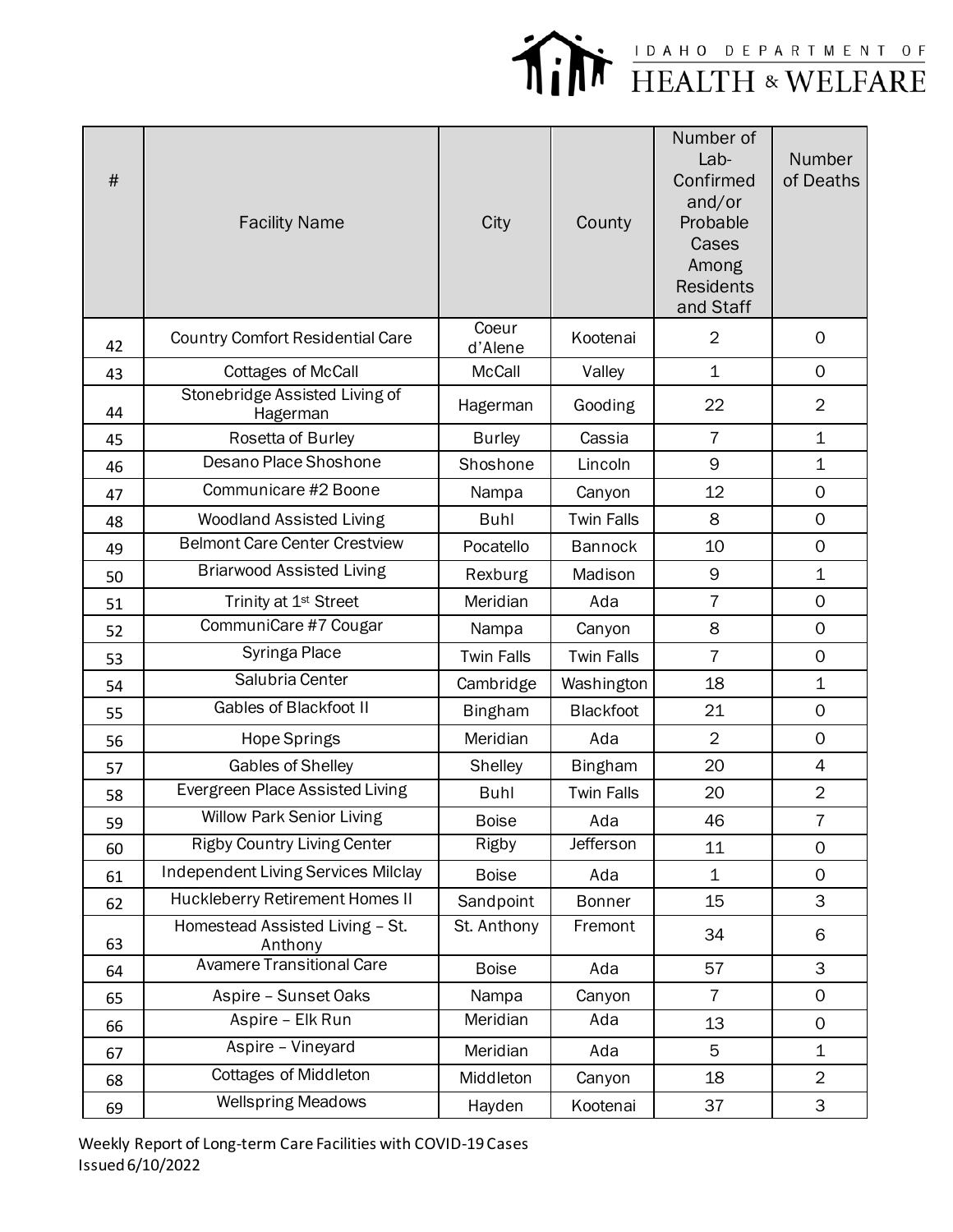

| $\#$ | <b>Facility Name</b>                          | City                | County            | Number of<br>Lab-<br>Confirmed<br>and/or<br>Probable<br>Cases<br>Among<br><b>Residents</b><br>and Staff | Number<br>of Deaths       |
|------|-----------------------------------------------|---------------------|-------------------|---------------------------------------------------------------------------------------------------------|---------------------------|
| 70   | Coeur d'Alene Health and Rehab of<br>Cascadia | Coeur<br>d'Alene    | Kootenai          | 66                                                                                                      | 3                         |
| 71   | Golden Years - Maryland                       | Nampa               | Canyon            | 3                                                                                                       | $\mathsf{O}$              |
| 72   | Tambree Meadows Assisted Living               | <b>Idaho Falls</b>  | <b>Bonneville</b> | 46                                                                                                      | $\overline{2}$            |
| 73   | The Wildflower of Rigby                       | Rigby               | Jefferson         | 3                                                                                                       | 0                         |
| 74   | McCoy House Group Home                        | Pocatello           | <b>Bannock</b>    | 21                                                                                                      | $\mathsf{O}$              |
| 75   | Serenity Place Residential Care               | Lewiston            | Nez Perce         | 11                                                                                                      | $\mathbf 0$               |
| 76   | Aspire - Milliken                             | Nampa               | Canyon            | 11                                                                                                      | $\mathsf{O}$              |
| 77   | Gables Assisted Living of Caldwell            | Caldwell            | Canyon            | 34                                                                                                      | 6                         |
| 78   | Edgewood Spring Creek Meridian                | Meridian            | Ada               | 35                                                                                                      | 3                         |
| 79   | Autumn Breeze                                 | <b>Buhl</b>         | <b>Twin Falls</b> | 24                                                                                                      | 6                         |
| 80   | Rosetta of Twin Falls                         | <b>Twin Falls</b>   | <b>Twin Falls</b> | 15                                                                                                      | $\mathbf{1}$              |
| 81   | <b>Riviera Residential Care</b>               | <b>Boise</b>        | Ada               | $\mathbf 1$                                                                                             | $\mathbf 0$               |
| 82   | Yellowstone Group Home #1                     | <b>Idaho Falls</b>  | <b>Bonneville</b> | 30                                                                                                      | $\mathsf{O}$              |
| 83   | Palouse Hills Assisted Living                 | Moscow              | Latah             | 14                                                                                                      | $\mathbf 1$               |
| 84   | <b>Brooklyn House</b>                         | <b>Boise</b>        | Ada               | $\overline{2}$                                                                                          | $\mathsf{O}$              |
| 85   | <b>Oasis Shelter Home</b>                     | Caldwell            | Canyon            | 17                                                                                                      | 0                         |
| 86   | <b>Gables of Pocatello I</b>                  | Pocatello           | <b>Bannock</b>    | 20                                                                                                      | $\ensuremath{\mathsf{3}}$ |
| 87   | Hancock House                                 | <b>Boise</b>        | Ada               | $\mathbf 1$                                                                                             | $\mathsf{O}$              |
| 88   | Oneida Long Term Care Facility                | Malad               | Oneida            | 39                                                                                                      | $\overline{2}$            |
| 89   | <b>Gem Village Assisted Living</b>            | Blackfoot           | <b>Bingham</b>    | 54                                                                                                      | 4                         |
| 90   | Joyce's Orchard Residential Care              | Lewiston            | Nez Perce         | 9                                                                                                       | 0                         |
| 91   | Boise Group Home #2 Molly Court               | <b>Boise</b>        | Ada               | 12                                                                                                      | 0                         |
| 92   | Diamond Peak of Lava                          | Lava Hot<br>Springs | <b>Bannock</b>    | $\mathbf 1$                                                                                             | 0                         |
| 93   | Whispering Pines Assisted Living              | Downey              | <b>Bannock</b>    | 6                                                                                                       | $\mathsf{O}$              |
| 94   | Boise Group Home #4 Eshelman                  | <b>Boise</b>        | Ada               | 13                                                                                                      | 0                         |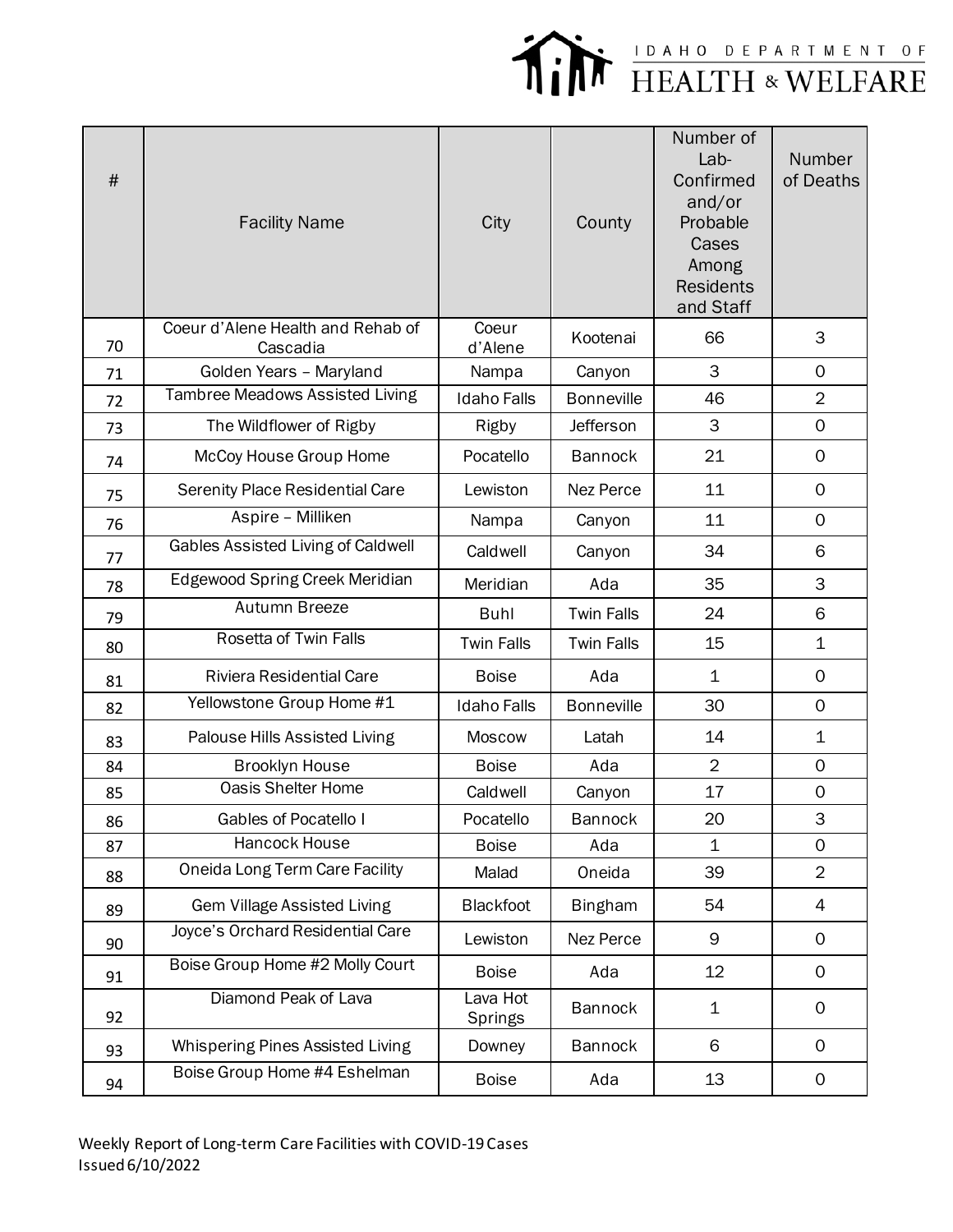

| #   | <b>Facility Name</b>                                       | City                   | County            | Number of<br>Lab-<br>Confirmed<br>and/or<br>Probable<br>Cases<br>Among<br><b>Residents</b><br>and Staff | Number<br>of Deaths |
|-----|------------------------------------------------------------|------------------------|-------------------|---------------------------------------------------------------------------------------------------------|---------------------|
| 95  | Alpine Meadows Assisted Living                             | Meridian               | Ada               | 33                                                                                                      | $\mathbf 1$         |
| 96  | Malad Living Center                                        | Malad                  | Oneida            | 6                                                                                                       | $\mathbf 0$         |
| 97  | Seven Oaks Community Home - Elm                            | Post Falls             | Kootenai          | 15                                                                                                      | $\mathbf 0$         |
| 98  | Ashley Manor - Beverly Hills                               | Payette                | Payette           | $\overline{2}$                                                                                          | 0                   |
| 99  | Pocatello Assisted Living Center -<br><b>Willard House</b> | Pocatello              | <b>Bannock</b>    | 21                                                                                                      | $\mathsf{O}\xspace$ |
| 100 | <b>Living Spring Residential Care</b>                      | Lewiston               | Nez Perce         | $\overline{7}$                                                                                          | 0                   |
| 101 | <b>Bluebonnet Haus</b>                                     | <b>Twin Falls</b>      | <b>Twin Falls</b> | $\overline{4}$                                                                                          | $\mathsf{O}$        |
| 102 | MorningStar of Idaho Falls                                 | <b>Idaho Falls</b>     | <b>Bonneville</b> | 48                                                                                                      | 9                   |
| 103 | Pacifica Senior Living Pinehurst                           | Pinehurst              | Shoshone          | 25                                                                                                      | $\overline{4}$      |
| 104 | Ashley Manor - Middleton                                   | Middleton              | Canyon            | 12                                                                                                      | $\mathbf 1$         |
| 105 | <b>Generations Assisted Living</b>                         | Rathdrum               | Kootenai          | 22                                                                                                      | 3                   |
| 106 | Park Place Assisted Living                                 | <b>Boise</b>           | Ada               | 67                                                                                                      | $\overline{4}$      |
| 107 | Parkwood Meadows                                           | <b>Idaho Falls</b>     | <b>Bonneville</b> | 23                                                                                                      | $\mathbf 1$         |
| 108 | <b>Broadway Hills</b>                                      | <b>Idaho Falls</b>     | <b>Bonneville</b> | $\overline{2}$                                                                                          | $\mathsf{O}$        |
| 109 | Diamond Peak of Chubbuck                                   | <b>Bannock</b>         | Chubbuck          | 10                                                                                                      | 0                   |
| 110 | <b>Crestwood Serenity Assisted Living</b>                  | Meridian               | Ada               | 9                                                                                                       | 0                   |
| 111 | Aspire - Fieldstone                                        | Meridian               | Ada               | 18                                                                                                      | $\mathsf{O}$        |
| 112 | <b>Cottages of Weiser</b>                                  | Weiser                 | Washington        | 25                                                                                                      | $\mathsf{O}$        |
| 113 | Diamond Peak of Pocatello                                  | Pocatello              | <b>Bannock</b>    | 7                                                                                                       | 0                   |
| 114 | Heritage Senior Living                                     | Preston                | Franklin          | 62                                                                                                      | 6                   |
| 115 | Lily and Syringa Assisted Living                           | <b>Idaho Falls</b>     | <b>Bonneville</b> | 26                                                                                                      | $\overline{2}$      |
| 116 | Assisted Living on Shamrock                                | Nampa                  | Canyon            | $\overline{2}$                                                                                          | $\mathbf 0$         |
| 117 | Tomorrow's Hope-Nampa                                      | Nampa                  | Canyon            | 12                                                                                                      | $\mathsf{O}$        |
| 118 | Quail Ridge                                                | Pocatello              | <b>Bannock</b>    | 49                                                                                                      | 3                   |
| 119 | Edgewood Spring Creek Soda Springs                         | Soda<br><b>Springs</b> | Caribou           | 18                                                                                                      | 0                   |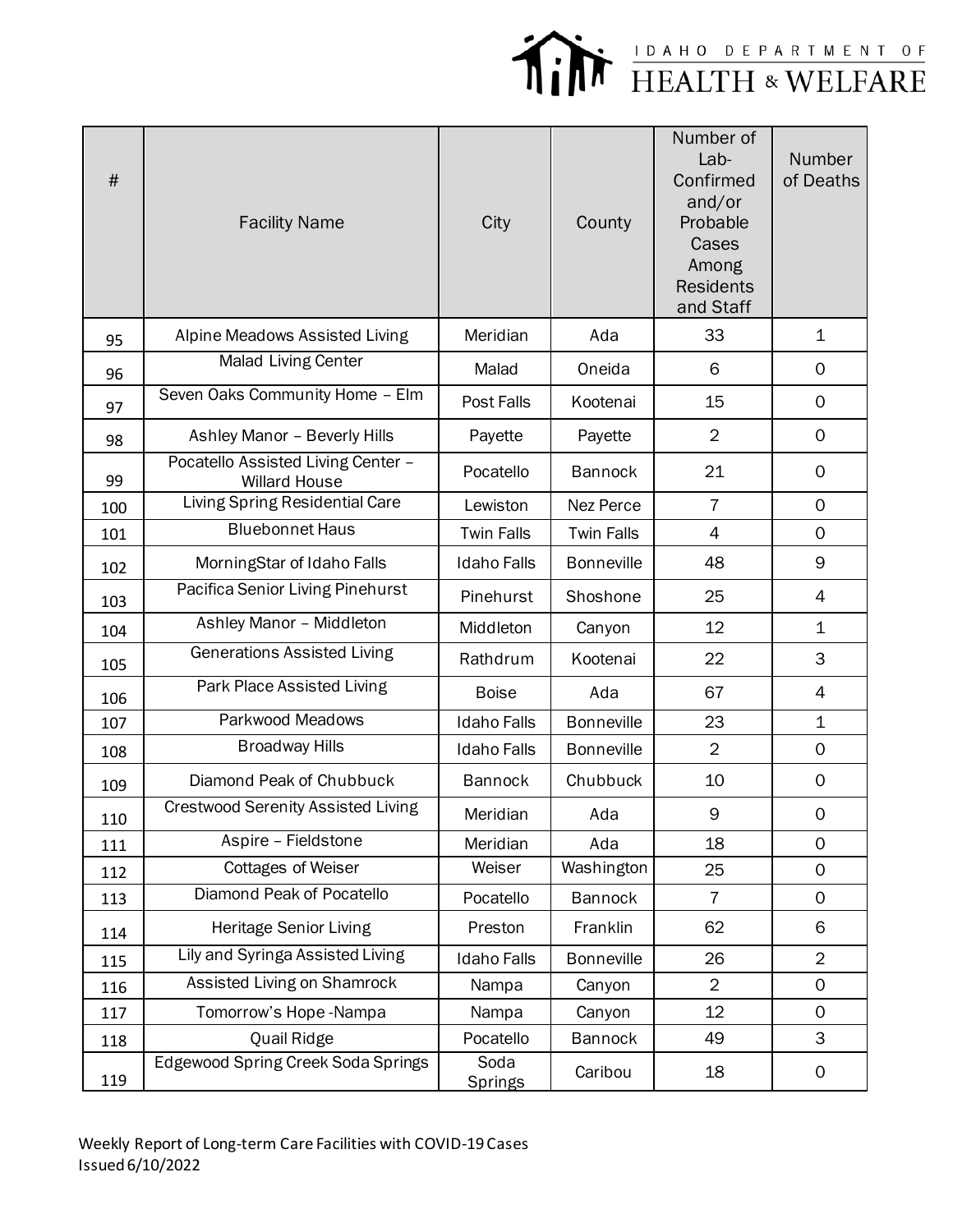

| $\#$ | <b>Facility Name</b>                       | City               | County            | Number of<br>Lab-<br>Confirmed<br>and/or<br>Probable<br>Cases<br>Among<br><b>Residents</b><br>and Staff | Number<br>of Deaths |
|------|--------------------------------------------|--------------------|-------------------|---------------------------------------------------------------------------------------------------------|---------------------|
| 120  | Autumn Haven Assisted Living               | Rupert             | Minidoka          | 13                                                                                                      | $\mathbf 0$         |
| 121  | <b>Bridge Assisted Living at Sandpoint</b> | Sandpoint          | <b>Bonner</b>     | 17                                                                                                      | $\mathbf{1}$        |
| 122  | Golden Girls Residential Care              | Lewiston           | <b>Nez Perce</b>  | 10                                                                                                      | $\Omega$            |
| 123  | Gables of Ammon                            | Ammon              | <b>Bonneville</b> | 50                                                                                                      | 5                   |
| 124  | Gables of Idaho Falls Assisted Living      | <b>Idaho Falls</b> | <b>Bonneville</b> | 36                                                                                                      | 3                   |
| 125  | Sage Grove                                 | Rigby              | <b>Jefferson</b>  | 10                                                                                                      | $\mathbf 0$         |
| 126  | Ashley Manor - Iowa                        | Caldwell           | Canyon            | 11                                                                                                      | $\mathsf{O}\xspace$ |
| 127  | <b>Cottages of Emmett</b>                  | Emmett             | Gem               | 29                                                                                                      | $\overline{2}$      |
| 128  | <b>Orchards of Cascadia</b>                | Nampa              | Canyon            | 120                                                                                                     | 12                  |
| 129  | Monte Vista Hills                          | Pocatello          | <b>Bannock</b>    | 96                                                                                                      | 11                  |
| 130  | Magic Valley Manor                         | Wendell            | Gooding           | 3                                                                                                       | $\overline{0}$      |
| 131  | Clearwater Health & Rehab of<br>Cascadia   | Orofino            | Clearwater        | 68                                                                                                      | 5                   |
| 132  | Pomerelle Place                            | <b>Burley</b>      | Cassia            | 26                                                                                                      | $\Omega$            |
| 133  | Mentor Boise - Bedford                     | Meridian           | Ada               | 8                                                                                                       | $\mathbf 0$         |
| 134  | <b>Blake View Home</b>                     | <b>Twin Falls</b>  | <b>Twin Falls</b> | 13                                                                                                      | $\mathbf 0$         |
| 135  | Lakeside Assisted Living                   | Winchester         | Lewis             | 73                                                                                                      | $\overline{2}$      |
| 136  | Milestone Decisions #2 6th St              | <b>Moscow</b>      | Latah             | 28                                                                                                      | $\mathbf 0$         |
| 137  | <b>Copper Summit Assisted Living</b>       | Pocatello          | <b>Bannock</b>    | 26                                                                                                      | $\mathbf 1$         |
| 138  | Willows Retirement & Assisted Living       | Blackfoot          | <b>Bingham</b>    | 33                                                                                                      | 3                   |
| 139  | South Bannock Home                         | Pocatello          | <b>Bannock</b>    | 25                                                                                                      | 0                   |
| 140  | Caring Hearts Assisted Living              | Pocatello          | <b>Bannock</b>    | 52                                                                                                      | 4                   |
| 141  | Ashley Manor - Buttercup Trail             | Kimberly           | <b>Twin Falls</b> | 19                                                                                                      | $\overline{2}$      |
| 142  | Good Samaritan - Idaho Falls Village       | <b>Idaho Falls</b> | <b>Bonneville</b> | 56                                                                                                      | $\overline{2}$      |
| 143  | Lakeside Assisted Living                   | Sandpoint          | <b>Bonner</b>     | 38                                                                                                      | $\mathbf 0$         |
| 144  | Wedgewood Terrace                          | Lewiston           | Nez Perce         | 61                                                                                                      | $\overline{2}$      |
| 145  | <b>Lincoln Court Retirement Community</b>  | <b>Idaho Falls</b> | <b>Bonneville</b> | 129                                                                                                     | 9                   |
| 146  | <b>Midland Manor</b>                       | Nampa              | Canyon            | 8                                                                                                       | $\mathbf 0$         |
| 147  | <b>Cottages of Payette</b>                 | Payette            | Payette           | 13                                                                                                      | $\mathbf 1$         |
| 148  | Lenity Senior Living                       | Caldwell           | Canyon            | 81                                                                                                      | 4                   |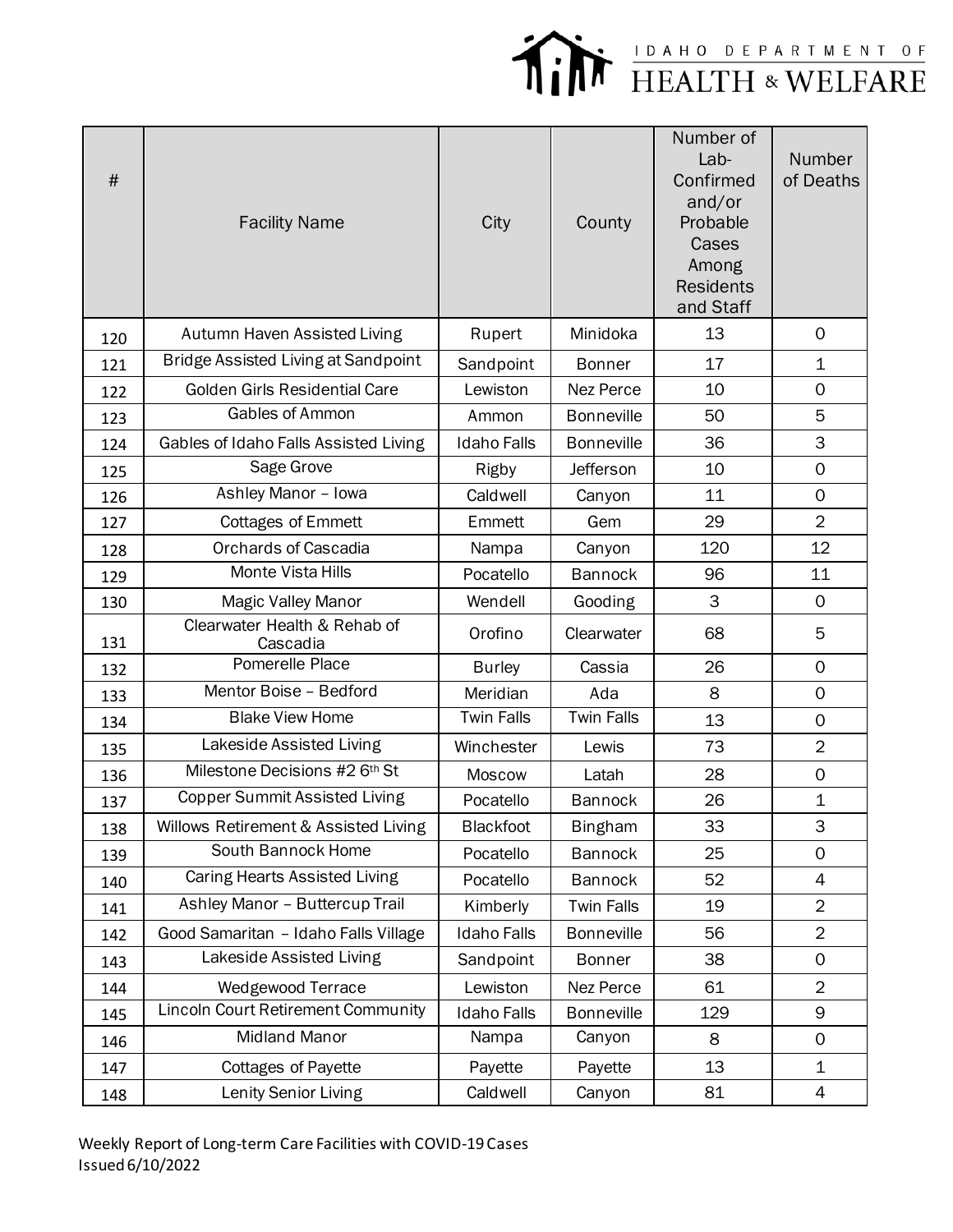

| #   | <b>Facility Name</b>                        | City                    | County            | Number of<br>Lab-<br>Confirmed<br>and/or<br>Probable<br>Cases<br>Among<br><b>Residents</b><br>and Staff | Number<br>of Deaths |
|-----|---------------------------------------------|-------------------------|-------------------|---------------------------------------------------------------------------------------------------------|---------------------|
| 149 | Payette Healthcare of Cascadia              | Payette                 | Payette           | 59                                                                                                      | 4                   |
| 150 | Swan Falls Assisted Living                  | Kuna                    | Ada               | 86                                                                                                      | $\overline{7}$      |
| 151 | <b>Cottages of Boise</b>                    | <b>Boise</b>            | Ada               | 33                                                                                                      | $\mathbf 1$         |
| 152 | Grace Assisted Living - Nampa               | Nampa                   | Canyon            | 64                                                                                                      | $\overline{7}$      |
| 153 | <b>Cove of Cascadia</b>                     | <b>Bellevue</b>         | <b>Blaine</b>     | 79                                                                                                      | 7                   |
| 154 | Life Care Center of Lewiston                | Lewiston                | Nez Perce         | 105                                                                                                     | 25                  |
| 155 | Park Place Assisted Living                  | Nampa                   | Canyon            | 60                                                                                                      | 3                   |
| 156 | Stonebridge Assisted Living of<br>Wendell   | Wendell                 | Gooding           | 29                                                                                                      | 3                   |
| 157 | <b>Gateway Transitional Care Center</b>     | Pocatello               | <b>Bannock</b>    | 175                                                                                                     | 16                  |
| 158 | Aspen Park of Cascadia                      | <b>Moscow</b>           | Latah             | 69                                                                                                      | 1                   |
| 159 | Turtle and Crane Assisted Living            | <b>Idaho Falls</b>      | <b>Bonneville</b> | 35                                                                                                      | $\overline{7}$      |
| 160 | <b>Ashton Memorial Living Center</b>        | Ashton                  | Fremont           | 37                                                                                                      | $\mathbf 1$         |
| 161 | Parma Living Center                         | Parma                   | Canyon            | 21                                                                                                      | $\mathbf 1$         |
| 162 | Maplewood Assisted Living                   | Hayden                  | Kootenai          | 20                                                                                                      | $\mathsf O$         |
| 163 | Cherry Ridge Center                         | Emmett                  | Gem               | 52                                                                                                      | 5                   |
| 164 | Ashley Manor - Crescent                     | Caldwell                | Canyon            | 11                                                                                                      | $\mathsf O$         |
| 165 | Ashley Manor - Midland                      | Nampa                   | Canyon            | 16                                                                                                      | $\overline{2}$      |
| 166 | Legends Park Assisted Living                | Coeur<br>d'Alene        | Kootenai          | 37                                                                                                      | 1                   |
| 167 | Harmony House Assisted Living               | Hayden                  | Kootenai          | 14                                                                                                      | $\mathbf 0$         |
| 168 | <b>Boundary County Nursing Home</b>         | <b>Bonners</b><br>Ferry | <b>Boundary</b>   | 35                                                                                                      | 3                   |
| 169 | <b>Gables of Pocatello II</b>               | Pocatello               | <b>Bannock</b>    | 14                                                                                                      | $\mathsf{O}$        |
| 170 | <b>Curtis House</b>                         | <b>Boise</b>            | Ada               | 5                                                                                                       | $\mathbf 0$         |
| 171 | Ashley Manor - Elgin Way                    | <b>Boise</b>            | Ada               | 4                                                                                                       | $\mathbf 1$         |
| 172 | State Veterans Home - Lewiston              | Lewiston                | Nez Perce         | 77                                                                                                      | 0                   |
| 173 | <b>Brookdale Lewiston</b>                   | Lewiston                | Nez Perce         | 44                                                                                                      | $\overline{2}$      |
| 174 | Prestige - The Orchards                     | Lewiston                | Nez Perce         | 134                                                                                                     | 9                   |
| 175 | Twin Falls Transitional Care of<br>Cascadia | <b>Twin Falls</b>       | <b>Twin Falls</b> | 90                                                                                                      | $\overline{2}$      |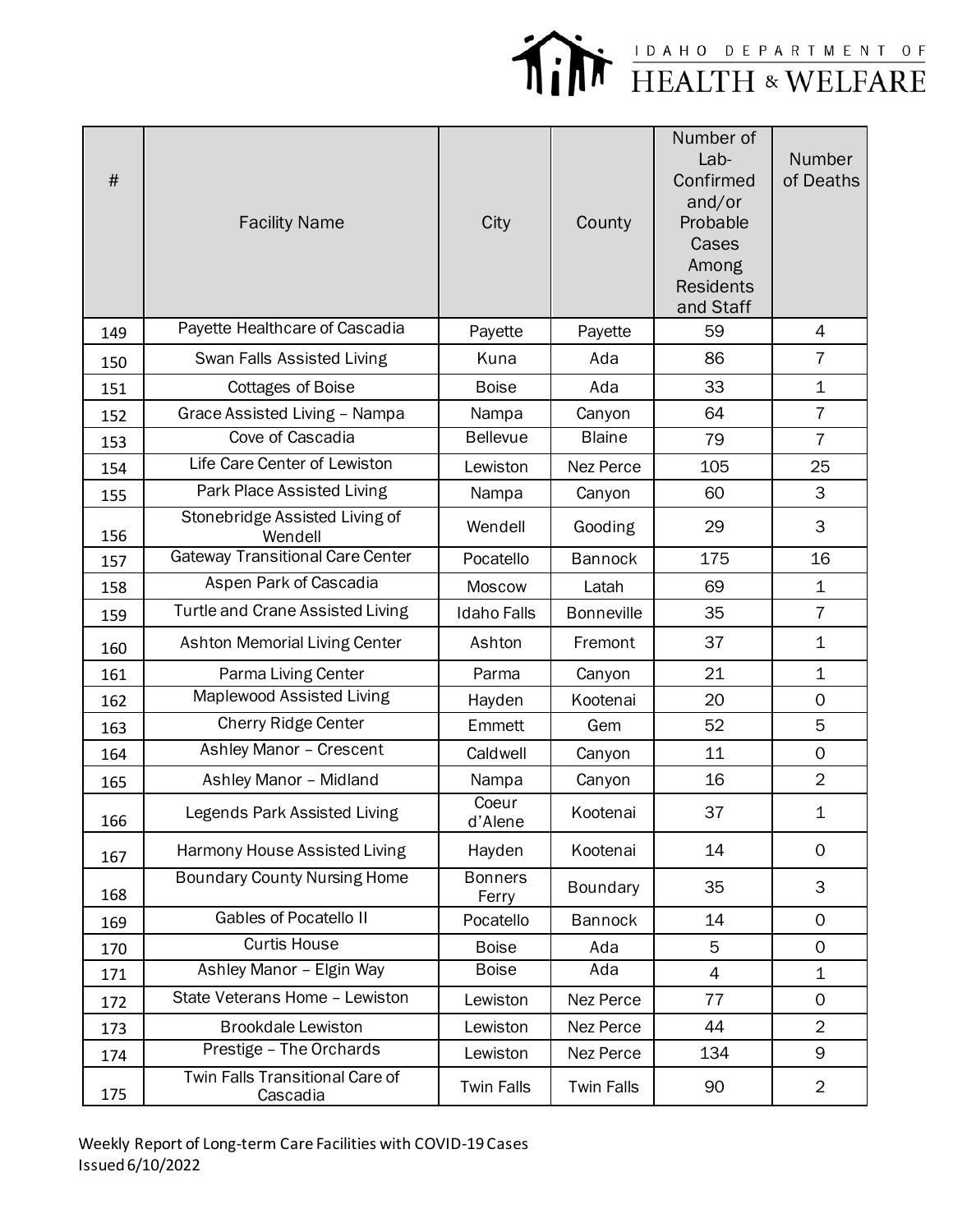

| #   | <b>Facility Name</b>                      | City                    | County            | Number of<br>Lab-<br>Confirmed<br>and/or<br>Probable<br>Cases<br>Among<br><b>Residents</b><br>and Staff | Number<br>of Deaths |
|-----|-------------------------------------------|-------------------------|-------------------|---------------------------------------------------------------------------------------------------------|---------------------|
| 176 | <b>Highland Estates</b>                   | <b>Burley</b>           | Cassia            | 35                                                                                                      | $\mathsf{O}$        |
| 177 | Lewiston Transitional Care of<br>Cascadia | Lewiston                | Nez Perce         | 120                                                                                                     | 10                  |
| 178 | Northern Light Residential Care           | <b>Twin Falls</b>       | <b>Twin Falls</b> | $\overline{7}$                                                                                          | $\mathbf 0$         |
| 179 | Madison Carriage Cove                     | Rexburg                 | Madison           | 47                                                                                                      | $\mathbf 0$         |
| 180 | Promontory Point Rehabilitation           | Ammon                   | <b>Bonneville</b> | 41                                                                                                      | $\mathbf 0$         |
| 181 | Autumn Wind Assisted Living               | Caldwell                | Canyon            | 96                                                                                                      | 12                  |
| 182 | Quinn Meadows Rehab & Care Center         | Pocatello               | <b>Bannock</b>    | 83                                                                                                      | $\overline{2}$      |
| 183 | <b>Olympus Heights Home</b>               | Pocatello               | <b>Bannock</b>    | 17                                                                                                      | $\mathsf{O}\xspace$ |
| 184 | Gables Assisted Living of Blackfoot 1     | <b>Blackfoot</b>        | <b>Bingham</b>    | 10                                                                                                      | $\mathsf{O}\xspace$ |
| 185 | Boise Group Home #8 Delmar                | <b>Boise</b>            | Ada               | 12                                                                                                      | $\mathbf 0$         |
| 186 | <b>Foxtail Senior Living</b>              | Eagle                   | Ada               | 88                                                                                                      | 6                   |
| 187 | Hearthstone Village                       | Kootenai                | <b>Bonner</b>     | 29                                                                                                      | $\mathsf{O}\xspace$ |
| 188 | Luther Park at Sandpoint                  | Sandpoint               | <b>Bonner</b>     | 61                                                                                                      | 5                   |
| 189 | Ashley Manor - Parkview                   | <b>Twin Falls</b>       | <b>Twin Falls</b> | 41                                                                                                      | $\overline{4}$      |
| 190 | Apple Valley Residence                    | Emmett                  | Gem               | 52                                                                                                      | $\overline{2}$      |
| 191 | Cascadia of Nampa                         | Nampa                   | Canyon            | 172                                                                                                     | 15                  |
| 192 | Heritage Assisted Living                  | <b>Twin Falls</b>       | <b>Twin Falls</b> | 95                                                                                                      | 11                  |
| 193 | Heron Place                               | Nampa                   | Canyon            | 27                                                                                                      | 3                   |
| 194 | <b>Broadway Fields Assisted Living</b>    | <b>Idaho Falls</b>      | Bonneville        | 41                                                                                                      | 1                   |
| 195 | <b>Sunset Home Assisted Living</b>        | <b>Bonners</b><br>Ferry | Boundary          | 29                                                                                                      | $\overline{4}$      |
| 196 | <b>Chardonnay Assisted Living</b>         | <b>Twin Falls</b>       | <b>Twin Falls</b> | 24                                                                                                      | $\mathbf 1$         |
| 197 | <b>Guardian Angel Homes</b>               | Post Falls              | Kootenai          | 74                                                                                                      | 11                  |
| 198 | <b>Wellspring of Cascadia</b>             | Nampa                   | Canyon            | 132                                                                                                     | 9                   |
| 199 | <b>Karcher Estates</b>                    | Nampa                   | Canyon            | 62                                                                                                      | 3                   |
| 200 | Power County Nursing Home                 | American<br>Falls       | Power             | 47                                                                                                      | $\mathsf{O}$        |
| 201 | <b>Country Cottage Assisted Living</b>    | <b>Twin Falls</b>       | <b>Twin Falls</b> | 14                                                                                                      | $\mathbf 0$         |
| 202 | Communicare #8 Lincoln                    | Jerome                  | Jerome            | 24                                                                                                      | $\mathbf 1$         |
| 203 | Tomorrow's Hope - Lavin                   | Meridian                | Ada               | 19                                                                                                      | $\mathsf{O}\xspace$ |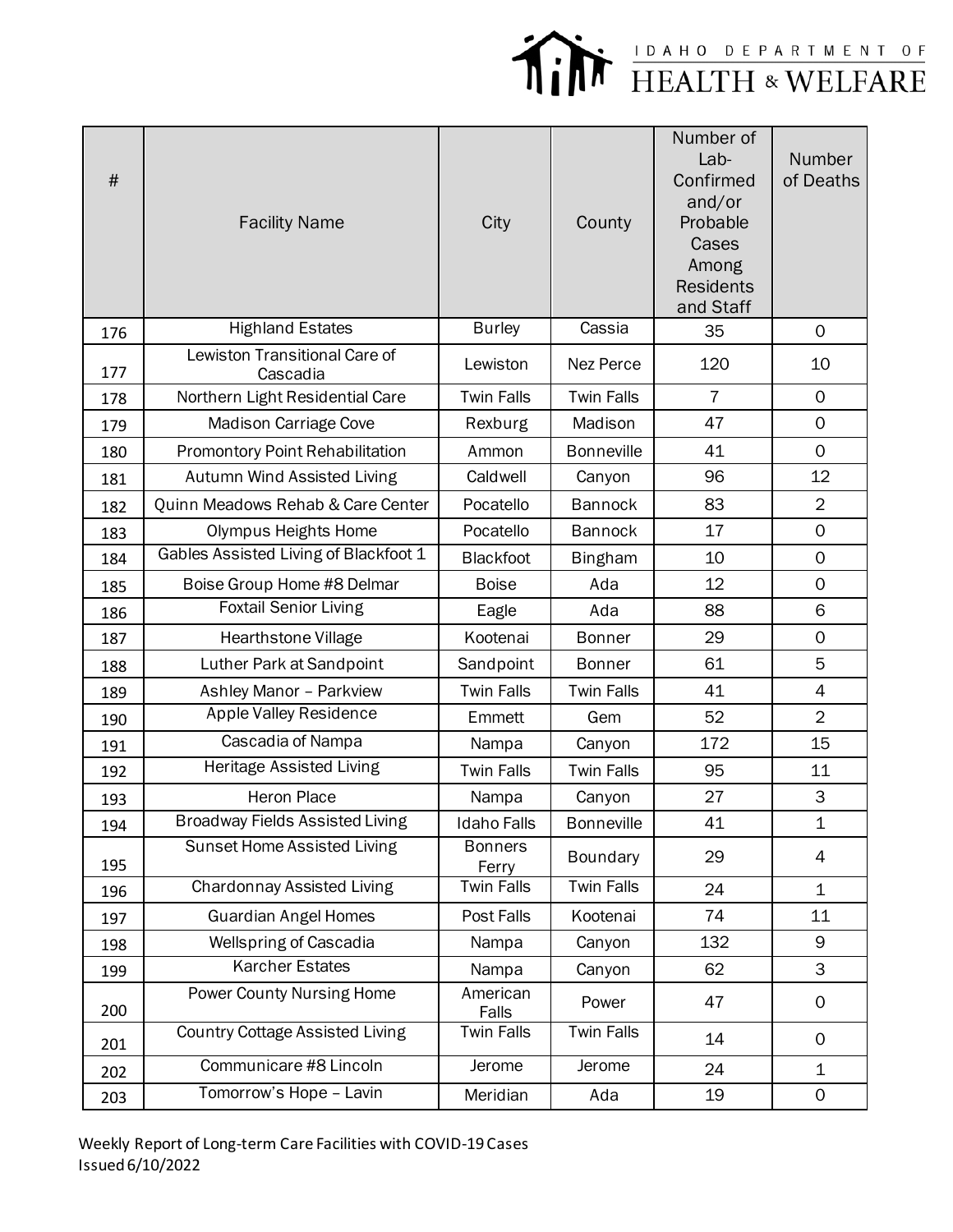

| #   | <b>Facility Name</b>                                    | City               | County            | Number of<br>Lab-<br>Confirmed<br>and/or<br>Probable<br>Cases<br>Among<br><b>Residents</b><br>and Staff | <b>Number</b><br>of Deaths |
|-----|---------------------------------------------------------|--------------------|-------------------|---------------------------------------------------------------------------------------------------------|----------------------------|
| 204 | Tomorrow's Hope - Eagle                                 | Eagle              | Ada               | 12                                                                                                      | 0                          |
| 205 | Tomorrow's Hope - Sapphire                              | Meridian           | Ada               | 16                                                                                                      | $\mathbf 1$                |
| 206 | Harmony Hills                                           | Meridian           | Ada               | 39                                                                                                      | $\mathsf{O}\xspace$        |
| 207 | Ashley Manor - Orchard                                  | <b>Boise</b>       | Ada               | 10                                                                                                      | $\overline{2}$             |
| 208 | Ashley Manor - Hyde Park                                | <b>Boise</b>       | Ada               | 9                                                                                                       | $\overline{2}$             |
| 209 | Golden Years Kimra                                      | Meridian           | Ada               | 10                                                                                                      | $\mathbf 1$                |
| 210 | <b>Creekside Residential Care Center</b>                | Jerome             | Jerome            | 44                                                                                                      | $\overline{2}$             |
| 211 | <b>Temple View Transitional Care</b>                    | Rexburg            | Madison           | 68                                                                                                      | 3                          |
| 212 | Life Care Center of Idaho Falls                         | <b>Idaho Falls</b> | <b>Bonneville</b> | 149                                                                                                     | 9                          |
| 213 | Fairwinds - Sand Creek                                  | <b>Idaho Falls</b> | <b>Bonneville</b> | 41                                                                                                      | 4                          |
| 214 | Golden Years Oak Crest                                  | Meridian           | Ada               | 15                                                                                                      | $\overline{2}$             |
| 215 | Boise Group Home #1 Pennfield                           | <b>Boise</b>       | Ada               | 11                                                                                                      | 0                          |
| 216 | Boise Group Home #3 Holt                                | <b>Boise</b>       | Ada               | 10                                                                                                      | $\mathbf 0$                |
| 217 | <b>Lincoln County Care Center</b>                       | Shoshone           | Lincoln           | 82                                                                                                      | $\overline{7}$             |
| 218 | <b>Edgewood Spring Creek Ustick</b>                     | <b>Boise</b>       | Ada               | 31                                                                                                      | $\overline{2}$             |
| 219 | <b>Edgewood Spring Creek Overland</b>                   | <b>Boise</b>       | Ada               | 49                                                                                                      | 8                          |
| 220 | <b>Edgewood Spring Creek Memory Care</b><br>- Five Mile | <b>Boise</b>       | Ada               | 87                                                                                                      | 14                         |
| 221 | Aspen Transitional Rehab                                | Meridian           | Ada               | $\overline{73}$                                                                                         | $\overline{7}$             |
| 222 | Advanced Health Care of Lewiston                        | Lewiston           | Nez Perce         | 57                                                                                                      | $\overline{2}$             |
| 223 | Owyhee Health & Rehab                                   | Homedale           | Owyhee            | 94                                                                                                      | 13                         |
| 224 | Bridgeview Estates -<br><b>Assisted Living</b>          | <b>Twin Falls</b>  | <b>Twin Falls</b> | 65                                                                                                      | 4                          |
| 225 | Edgewood Spring Creek American<br>Falls                 | American<br>Falls  | Power             | $\overline{37}$                                                                                         | $\overline{3}$             |
| 226 | <b>Elegant Residential Living</b>                       | Pocatello          | <b>Bannock</b>    | 62                                                                                                      | $\overline{\omega}$        |
| 227 | Ashley Manor - Highmont                                 | <b>Boise</b>       | Ada               | 5                                                                                                       | 0                          |
| 228 | <b>Beehive of Star</b>                                  | Star               | Ada               | $\mathbf 1$                                                                                             | $\mathsf{O}\xspace$        |
| 229 | Cottages of Mountain Home                               | Mountain<br>Home   | Elmore            | 12                                                                                                      | $\mathsf{O}\xspace$        |
| 230 | Life Care Center of Boise                               | <b>Boise</b>       | Ada               | 101                                                                                                     | 14                         |
| 231 | <b>Copper Springs Senior Living</b>                     | Meridian           | Ada               | 93                                                                                                      | 17                         |
| 232 | <b>Garnet Place</b>                                     | Garden City        | Ada               | 16                                                                                                      | $\mathbf 1$                |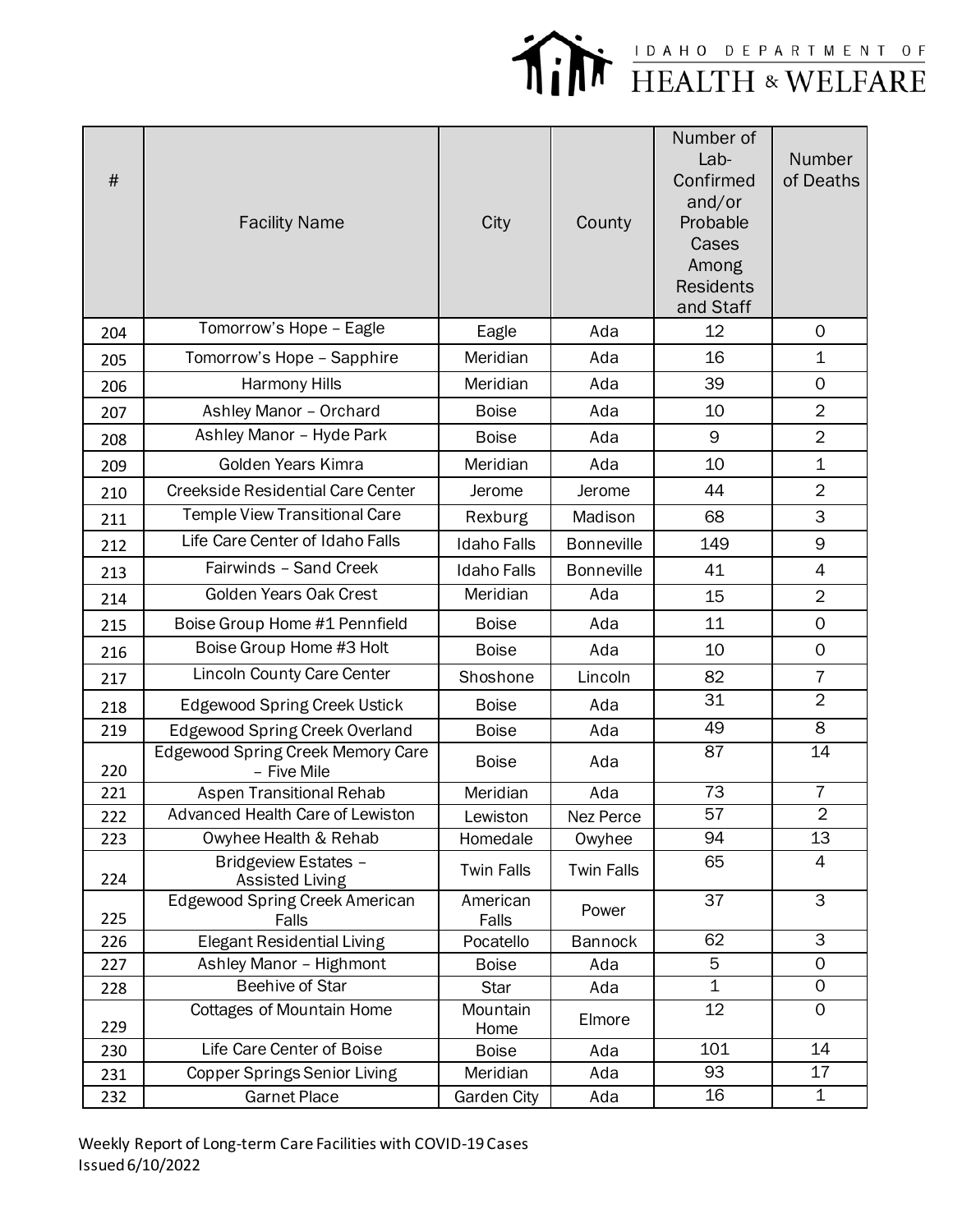

| #   | <b>Facility Name</b>                                         | City                | County            | Number of<br>Lab-<br>Confirmed<br>and/or<br>Probable<br>Cases<br>Among<br><b>Residents</b><br>and Staff | Number<br>of Deaths |
|-----|--------------------------------------------------------------|---------------------|-------------------|---------------------------------------------------------------------------------------------------------|---------------------|
| 233 | Generations at Lewiston (formerly<br>Guardian Angel)         | Lewiston            | Nez Perce         | 54                                                                                                      | $\mathbf 1$         |
| 234 | Grace Assisted Living - Twin Falls                           | <b>Twin Falls</b>   | <b>Twin Falls</b> | 90                                                                                                      | $\overline{7}$      |
| 235 | Independent Living Services - Five<br>Mile                   | <b>Boise</b>        | Ada               | 28                                                                                                      | $\mathbf 0$         |
| 236 | Grangeville Health & Rehab Center                            | Grangeville         | Idaho             | 80                                                                                                      | 11                  |
| 237 | Weiser Care of Cascadia                                      | Weiser              | Washington        | 97                                                                                                      | 10                  |
| 238 | Trinity at Lewis & Clark                                     | <b>Boise</b>        | Ada               | 14                                                                                                      | $\mathbf 1$         |
| 239 | Oak Creek Rehab                                              | Kimberly            | <b>Twin Falls</b> | 95                                                                                                      | $\overline{7}$      |
| 240 | Mini Cassia Care Center                                      | <b>Burley</b>       | Cassia            | 117                                                                                                     | $\overline{2}$      |
| 241 | Ashley Manor - Harmony                                       | <b>Boise</b>        | Ada               | 20                                                                                                      | 3                   |
| 242 | BrightStar Care Homes - Stephen                              | <b>Boise</b>        | Ada               | 8                                                                                                       | $\mathbf 1$         |
| 243 | BrightStar Care Homes- Prickly Pear                          | Eagle               | Ada               | 9                                                                                                       | $\mathbf 0$         |
| 244 | <b>Grace Assisted Living Caldwell</b>                        | Caldwell            | Canyon            | 61                                                                                                      | $\overline{7}$      |
| 245 | Communicare #4 Leland                                        | <b>Boise</b>        | Ada               | 5                                                                                                       | $\mathsf{O}\xspace$ |
| 246 | Communicare #3 Pond                                          | <b>Boise</b>        | Ada               | 16                                                                                                      | $\mathsf{O}\xspace$ |
| 247 | Communicare #5 Kuna                                          | Kuna                | Ada               | 9                                                                                                       | $\mathsf{O}\xspace$ |
| 248 | Bennett Hills Rehab & Care Center                            | Gooding             | Gooding           | 83                                                                                                      | $\overline{7}$      |
| 249 | Desano Place Assisted Living                                 | Jerome              | Jerome            | 61                                                                                                      | 6                   |
| 250 | <b>Country Time Assisted Living</b>                          | Star                | Ada               | 22                                                                                                      | 3                   |
| 251 | <b>Cottages of Meridian</b>                                  | Meridian            | Ada               | 22                                                                                                      | $\mathbf{1}$        |
| 252 | Rose Terrace Cottages                                        | Coeur<br>d'Alene    | Kootenai          | 60                                                                                                      | $\overline{7}$      |
| 253 | Living Springs Assisted Living                               | Post Falls          | Kootenai          | $\mathbf 1$                                                                                             | $\mathbf 0$         |
| 254 | Meridian Meadows Transitional Care                           | Meridian            | Ada               | 34                                                                                                      | $\mathbf 0$         |
| 255 | Regency Columbia Village                                     | <b>Boise</b>        | Ada               | 56                                                                                                      | 8                   |
| 256 | <b>Skyline Transitional Care Center</b>                      | <b>Boise</b>        | Ada               | 6                                                                                                       | $\mathsf{O}\xspace$ |
| 257 | <b>Truewood by Merrill</b>                                   | <b>Boise</b>        | Ada               | 42                                                                                                      | $\mathbf 0$         |
| 258 | <b>Edgewood Spring Creek Fruitland</b>                       | Fruitland           | Payette           | 83                                                                                                      | 5                   |
| 259 | <b>Meadow View Assisted Living</b>                           | Emmett              | Gem               | 66                                                                                                      | $\mathbf 1$         |
| 260 | Tomorrow's Hope - Deb                                        | Meridian            | Ada               | 14                                                                                                      | $\mathsf{O}\xspace$ |
| 261 | Independent Living Services -<br>Summerwind                  | <b>Boise</b>        | Ada               | 3                                                                                                       | $\mathbf 0$         |
| 262 | Garden Plaza of Valley View - Valley<br>View Nursing & Rehab | <b>Boise</b>        | Ada               | 159                                                                                                     | 13                  |
| 263 | Poplar Grove Assisted Living                                 | <b>Glenns Ferry</b> | Elmore            | 21                                                                                                      | $\mathbf 1$         |